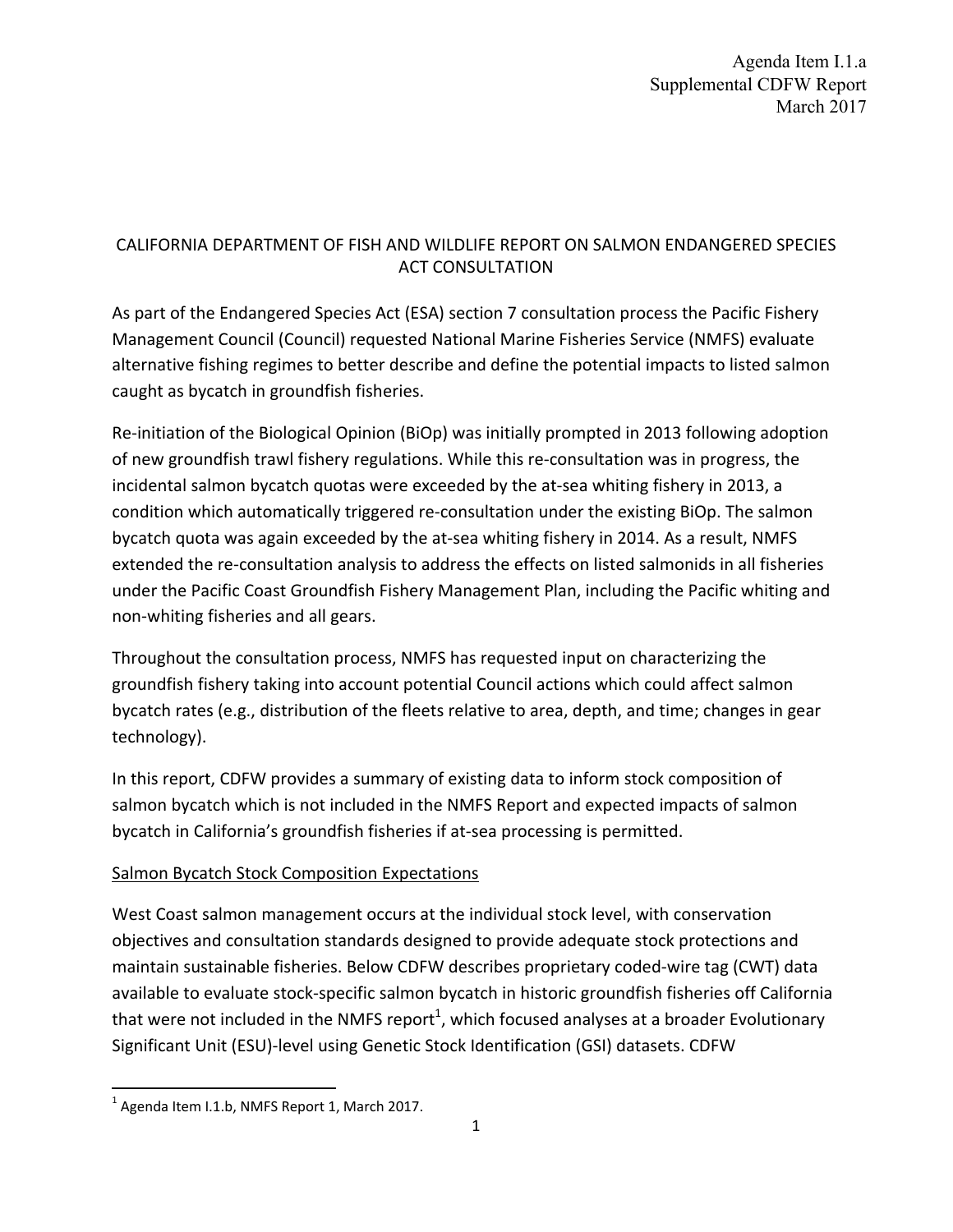acknowledges that existing data may be insufficient to manage salmon bycatch at the stock level; however, evaluating the potential stocks in the bycatch relative to an individual stock's status is, nonetheless, informative.

### *Coded Wire Tag Data*

Coded‐wire tag data available from the California shorebased whiting fishery from 1998 through 2009 can help inform expected stock composition of salmon bycatch in California groundfish fisheries (Table 1). An average of 64 percent of CWT recoveries were from the Klamath‐Trinity Basin, an ESU which frequently limits directed salmon fisheries south of Cape Falcon, Oregon and throughout California.

The proportion of Klamath River fall Chinook (KRFC, includes Klamath and Trinity Rivers), a surrogate stock used to minimize impacts on ESA‐threatened California Coastal Chinook (CC Chinook), averaged 48 percent of all recoveries. CC Chinook generally do not have a CWT component as there are no Chinook hatcheries on those rivers; however, tagging of natural‐ origin fish has been conducted intermittently. Two CWTs were recovered from known CC Chinook caught in the California shorebased whiting fishery ‐ one Russian River Chinook in 1998 and one Eel River Chinook in 2004.

CWT data from the 1988‐1991 California at‐sea whiting fishery are available (Table 2), though tagging was conducted inconsistently and at low rates in some cases during that time. Klamath‐ Trinity Basin Chinook stocks comprised between 49 and 65 percent of the salmon bycatch in California's at‐sea whiting fishery during that time. Additionally, several CC Chinook stocks were represented in the CWT recoveries.

CWT data are largely unavailable from California‐origin salmon species other than Chinook, such as Endangered Central California Coastal coho, which may also be contacted as bycatch in groundfish fisheries.

# *Genetic Stock Identification Data*

The NMFS analysis relies on only GSI data to examine impacts at the ESU level, although some CWT data are available, including as described above. Genetic samples from salmon bycatch are largely limited to the at-sea whiting fishery north of 43° N. lat. (approximately 10 miles north of Cape Blanco); therefore, little GSI data are currently available for salmon bycatch caught in southern Oregon and California. Additionally, salmon GSI data are not currently available from Chinook bycatch in any other groundfish fishery in California. These areas represent the geographic location where CC Chinook, and their surrogate KRFC, are most likely to be caught. As a result, important information may be missing from groundfish fisheries operating south of 42° N. lat.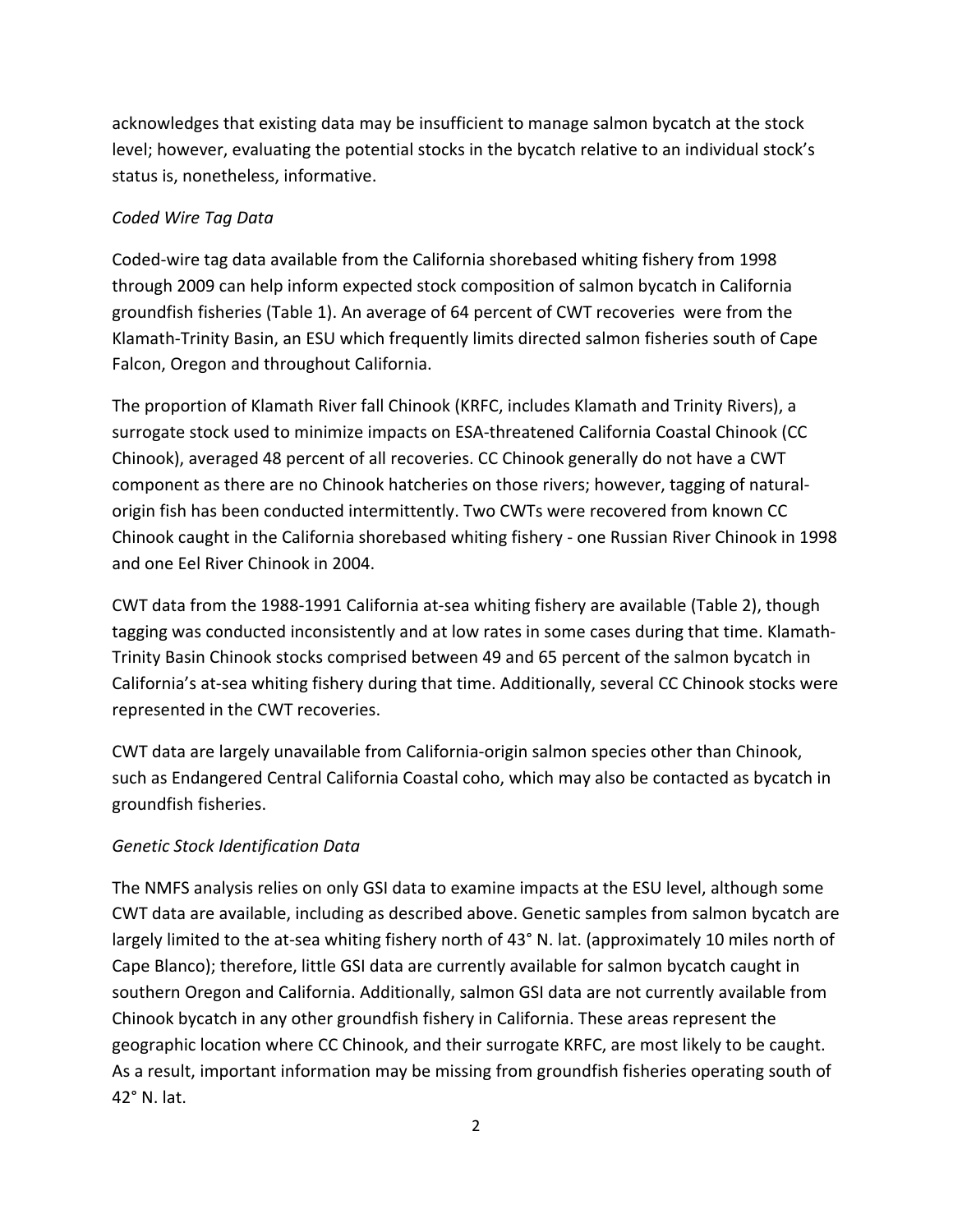#### Salmon Bycatch in California's Whiting Fishery

CDFW provides the following information to inform expected salmon bycatch in California's groundfish fisheries under the Council alternative allowing at‐sea processing of up to 10 percent of the at-sea whiting catch in federal waters off California (south of 42° N. lat.).

Historically, the highest salmon bycatch rates in groundfish fisheries (coastwide) were observed in the area south of 42° N. lat., in particular the region between the OR/CA Border and 40°10' N. lat. In 1994, CDFW participated in a cooperative state/federal/industry observation program under an Exempted Fishing Permit (EFP) to monitor bycatch of salmon and other sensitive species in the Pacific whiting fishery. High bycatch rates were observed in the vicinity of the Eel River Canyon under this EFP, where 69 percent of the total California salmon bycatch occurred in only a few hauls (Quirollo 1994). Similar results were also reported for the EFP in other years (e.g., 1995‐1996), with a majority of the bycatch occurring around the Eel River (Quirollo 1995; Quirollo 1996).

Data available to evaluate reintroduction of at-sea processing in California are limited to the time period when the whiting mothership sector operated from 1988-1991<sup>2</sup>. Chinook bycatch rates (number of Chinook per metric ton of whiting) in California during this time were generally higher than all other management areas (Table 3a).

Between 1988 and 1991, at-sea whiting harvest averaged 145,600 mt coastwide, of which an average of 42,700 mt (29 percent) was taken south of 42° N. lat. (Table 3b). Salmon bycatch during this time averaged 7,800 Chinook coastwide with an average 2,900 Chinook taken off California. The Chinook bycatch rate per metric ton of whiting off California ranged from 0.05 to 0.11, averaging 0.08.

The Council's alternative assumes 10 percent of the total at‐sea whiting catch (based on the most recent 5 year average) is taken off California. Between 2010 and 2014, the most recent 5 years of data available, total at‐sea whiting harvest averaged 120,200 mt, of which 12,000 metric tons (10 percent) are assumed to be harvested in California (Table 3c).

Application of the average historical salmon bycatch rate (0.08) to the Council's 10 percent assumption results in expected bycatch of over 900 Chinook south of 42° N. lat., and may range from 500 to 1,300 fish if historical minimum and maximum bycatch rates were applied (Table 3d).

Historically, at‐sea whiting harvest in California was much higher than contemplated under the Council's alternative, ranging from 17 to 41 percent (average 29 percent) of coastwide catches.

 $2$  At-sea whiting harvest and salmon bycatch data obtained from at-sea observers and fish tickets provided by NMFS.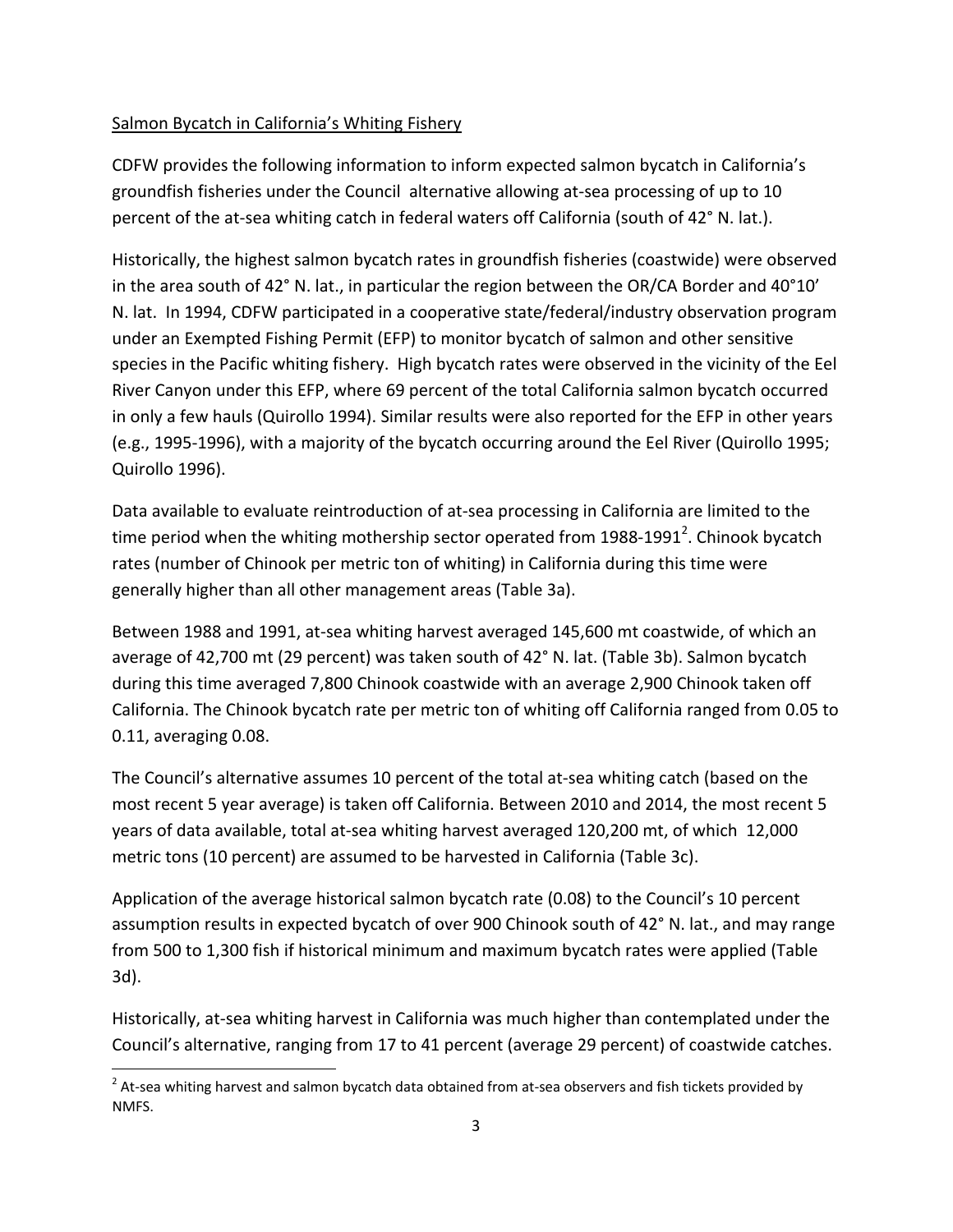If one assumed whiting harvest south of 42 N. lat. was closer to the historical average (42,700 mt) bycatch using the average bycatch rate (0.08) is expected to result in 2,700 Chinook and range between 1,600 and 3,900. If whiting harvest was to closer to the maximum observed during 2010‐2014 (41 percent of total at‐sea catch), Chinook bycatch could be as high as 5,500 fish.

It is important to note that the impacts of salmon bycatch in the groundfish fisheries will have differential effects depending on the stock's level of abundance. That is, even low levels of bycatch in the groundfish fisheries can have a significant effect on sensitive salmon stocks if they are at low abundance levels. While expected numbers of total salmon bycatch south of 42 N. lat. is moderate under the Council's alternative, the number of salmon taken relative to that stock's status should also be considered, particularly under low abundance scenarios. The potential for a 'disaster tow' under these circumstances also warrants analysis, given the wide variation in the number of fish taken as bycatch per tow.

#### References:

Quirollo, Lawrence F. 1994. Report on California's Pacific Whiting Observation Program for 1994. California Department of Fish and Game, Eureka, CA 95501.

Quirollo, Lawrence F. 1995. Report on California's Pacific Whiting Observation Program for 1995. California Department of Fish and Game, Eureka, CA 95501.

Quirollo, Lawrence F. 1996. Report on California's Pacific Whiting Observation Program for 1996. California Department of Fish and Game, Eureka, CA 95501.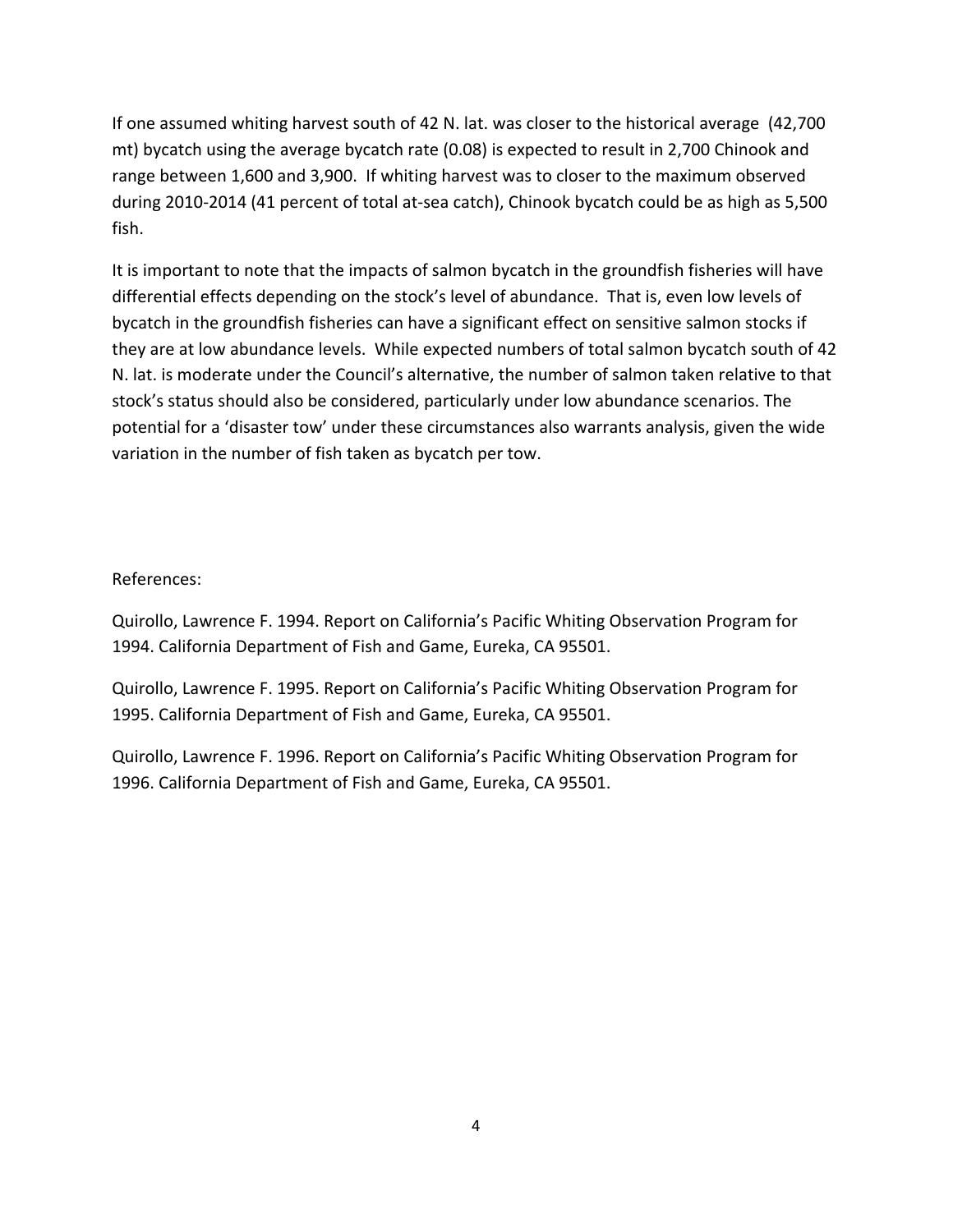|              |              | sampled bycatch due to the lack of data availability. |                     |                               |              |                   |                                              |                |                   |
|--------------|--------------|-------------------------------------------------------|---------------------|-------------------------------|--------------|-------------------|----------------------------------------------|----------------|-------------------|
| Recovery     |              |                                                       |                     | Number Production<br>Expanded | Recovery     |                   |                                              |                | Number Production |
| Year         | Run          | Chinook Stock                                         | of CWTs             |                               | Year         | Run               | Chinook Stock                                | of CWTs        | Expanded          |
| 1998         | <b>NA</b>    | no CWT found                                          | 1                   |                               | 2005         | <b>NA</b>         | no CWT found                                 | 5              |                   |
| 1998<br>1998 | Fall<br>Fall | Cole Rivers, OR<br><b>Feather River</b>               | 1<br>$\overline{2}$ | 1<br>2.04                     | 2005<br>2005 | Fall<br>Fall      | Klamath River<br>Lower Rogue R., OR          | 2<br>1         | 42.14<br>1.93     |
| 1998         | Fall         | Hunter Cr., Elk R., OR                                | 1                   | 1.06                          | 2005         | Fall              | <b>Trinity River</b>                         | 7              | 28.19             |
| 1998         | Fall         | Klamath River                                         | 2                   | 14.87                         | 2005         | Spring            | Cole Rivers, OR                              | 1              | 32.58             |
| 1998         | Fall         | <b>Russian River</b>                                  | 1                   | 1.09                          |              |                   | valid CWTs                                   | 11             | 104.84            |
| 1998         | Fall         | <b>Trinity River</b>                                  | 3                   | 17.54                         |              |                   |                                              | 0.82           | 0.67              |
|              |              |                                                       |                     |                               |              |                   | Proportion Klamath-Trinity stocks            |                |                   |
| 1998         |              | Late Fall Camp Cr., Klamath R.                        | 1                   | 1.06                          |              |                   | <b>Proportion KRFC</b>                       | 0.82           | 0.67              |
| 1998         | Spring       | Cole Rivers, OR                                       | 1                   | 1.93                          |              |                   |                                              |                |                   |
| 1998         | Spring       | <b>Trinity River</b><br>valid CWTs                    | 1<br>13             | 5.43<br>46.02                 | 2006         | <b>NA</b><br>Fall | no CWT found                                 | 7<br>1         |                   |
|              |              |                                                       |                     |                               | 2006         |                   | <b>Trinity River</b>                         |                | 4.02              |
|              |              | Proportion Klamath-Trinity stocks                     | 0.54                | 0.85                          | 2006         | Fall              | Umpqua R., OR                                | 1              | 5.86              |
|              |              | <b>Proportion KRFC</b>                                | 0.38                | 0.70                          | 2006         | Spring            | Cole Rivers, OR                              | 1              | 5.13              |
|              |              |                                                       |                     |                               | 2006         | Spring            | <b>Trinity River</b>                         | 4              | 16.34             |
| 2000         | NA           | no CWT found                                          | 5                   |                               |              |                   | valid CWTs                                   | $\overline{7}$ | 31.35             |
| 2000         | Fall         | <b>Klamath River</b>                                  | 1                   | 26.42                         |              |                   | Proportion Klamath-Trinity stocks            | 0.71           | 0.65              |
| 2000         | Fall         | Merced River                                          | 1                   | 1.06                          |              |                   | Proportion KRFC                              | 0.14           | 0.13              |
| 2000         | Fall         | Lower Rogue R., OR                                    | 1                   | 1.18                          |              |                   |                                              |                |                   |
| 2000         | Fall         | <b>Trinity River</b>                                  | 4                   | 19.39                         | 2007         | NA                | no CWT found                                 | 19             |                   |
| 2000         |              | Late Fall Battle Cr., Coleman NFH                     | 1                   | 1.01                          | 2007         | Fall              | Chetco R., OR                                | 1              | 5.74              |
| 2000         | Spring       | Cole Rivers, OR                                       | 1                   | 8.06                          | 2007         | Fall              | Cole Rivers, OR                              | 2              | 9.41              |
| 2000         | Spring       | <b>Trinity River</b>                                  | $\overline{2}$      | 5.7                           | 2007         | Fall              | Elk R., OR                                   | 1              | 1.41              |
| 2000         | Spring       | Umpqua R., OR                                         | $\overline{2}$      | 15.22                         | 2007         | Fall              | <b>Trinity River</b>                         | 10             | 41.8              |
|              |              | valid CWTs                                            | 13                  | 78.04                         | 2007         |                   | Late Fall Battle Cr., Coleman NFH            | 3              | 3.21              |
|              |              | Proportion Klamath-Trinity stocks                     | 0.54                | 0.66                          | 2007         | Spring            | <b>Trinity River</b>                         | 5              | 21.87             |
|              |              | <b>Proportion KRFC</b>                                | 0.38                | 0.59                          |              |                   | valid CWTs                                   | 22             | 83.44             |
|              |              |                                                       |                     |                               |              |                   | Proportion Klamath-Trinity stocks            | 0.68           | 0.76              |
| 2001         | <b>NA</b>    | no CWT found                                          | 9                   |                               |              |                   | <b>Proportion KRFC</b>                       | 0.45           | 0.50              |
| 2001         | Fall         | Merced River                                          | 1                   | 1.04                          |              |                   |                                              |                |                   |
| 2001         | Fall         | <b>Trinity River</b>                                  | $\overline{2}$      | 5.8                           | 2008         | NA                | no CWT found                                 | 3              |                   |
| 2001         | Spring       | Cole Rivers, OR                                       | 1                   | 18.9                          | 2008         | Fall              | <b>Trinity River</b>                         | 1              | 4.31              |
|              |              | valid CWTs                                            | $\overline{4}$      | 25.74                         |              |                   | valid CWTs                                   | 1              | 4.31              |
|              |              | Proportion Klamath-Trinity stocks                     | 0.50                | 0.23                          |              |                   | Proportion Klamath-Trinity stocks            | 1.00           | 1.00              |
|              |              |                                                       | 0.50                | 0.23                          |              |                   |                                              | 1.00           | 1.00              |
|              |              | <b>Proportion KRFC</b>                                |                     |                               |              |                   | <b>Proportion KRFC</b>                       |                |                   |
| 2003         | NA           | no CWT found                                          | 22                  |                               | 2009         | NA                | no CWT found                                 | 7              |                   |
| 2003         | Fall         | American River                                        | 1                   | 12.3                          | 2009         | Fall              | Cole Rivers, OR                              | 2              | 30.51             |
| 2003         | Fall         | <b>Feather River</b>                                  | $\overline{2}$      | 5.63                          | 2009         | Fall              | <b>Trinity River</b>                         | 4              | 16.33             |
| 2003         | Fall         | Lower Rogue R., OR                                    | 1                   | 1.07                          | 2009         | Spring            | <b>Trinity River</b>                         | 3              | 12.03             |
| 2003         | Fall         | <b>Trinity River</b>                                  | 1                   | 4.49                          | 2009         | Spring            | Cole Rivers, OR                              | $\overline{2}$ | 10.54             |
| 2003         | Spring       | Cole Rivers, OR                                       | 1                   | 9.89                          |              |                   | valid CWTs                                   | 11             | 69.41             |
|              |              | valid CWTs                                            | 6                   | 33.38                         |              |                   | Proportion Klamath-Trinity stocks            | 0.64           | 0.41              |
|              |              |                                                       |                     |                               |              |                   |                                              |                |                   |
|              |              | Proportion Klamath-Trinity stocks                     | 0.17                | 0.13                          |              |                   | <b>Proportion KRFC</b>                       | 0.36           | 0.24              |
|              |              | <b>Proportion KRFC</b>                                | 0.17                | 0.13                          |              |                   |                                              |                |                   |
|              |              |                                                       |                     |                               |              |                   |                                              |                |                   |
| 2004         | <b>NA</b>    | no CWT found                                          | 15                  |                               |              |                   |                                              |                |                   |
| 2004         | Fall         | American River                                        | 1                   | 1.15                          |              |                   | Summary of 1998 through 2009 shorebased CWTs |                |                   |
| 2004         | Fall         | <b>Eel River</b>                                      | 1                   | 1.01                          |              | Total valid CWTs  |                                              | 101            | 531.54            |
| 2004         | Fall         | Klamath River                                         | 2                   | 19.23                         |              |                   | Proportion Klamath-Trinity stocks            | 0.63           | 0.64              |
| 2004         | Fall         | Lower Rogue R., OR                                    | 1                   | 1.07                          |              |                   | Proportion KRFC                              | 0.44           | 0.48              |
| 2004         | Fall         | <b>Trinity River</b>                                  | 3                   | 12.09                         |              |                   |                                              |                |                   |
| 2004         | Spring       | <b>Trinity River</b>                                  | 5                   | 20.46                         |              |                   |                                              |                |                   |
|              |              | valid CWTs                                            | 13                  | 55.01                         |              |                   |                                              |                |                   |
|              |              |                                                       |                     |                               |              |                   |                                              |                |                   |
|              |              | Proportion Klamath-Trinity stocks                     | 0.77                | 0.94                          |              |                   |                                              |                |                   |
|              |              | <b>Proportion KRFC</b>                                | 0.38                | 0.57                          |              |                   |                                              |                |                   |

Table 1. Chinook coded‐wire tags (CWT) recovered from the California shore‐based whiting fishery, 1998‐2009. Recoveries have been expanded for the proportion of the release group that were CWT tagged; they have not been expanded for the proportion of the campled bycatch due to the lack of data availability. parmenter and res<br>to the lack of dat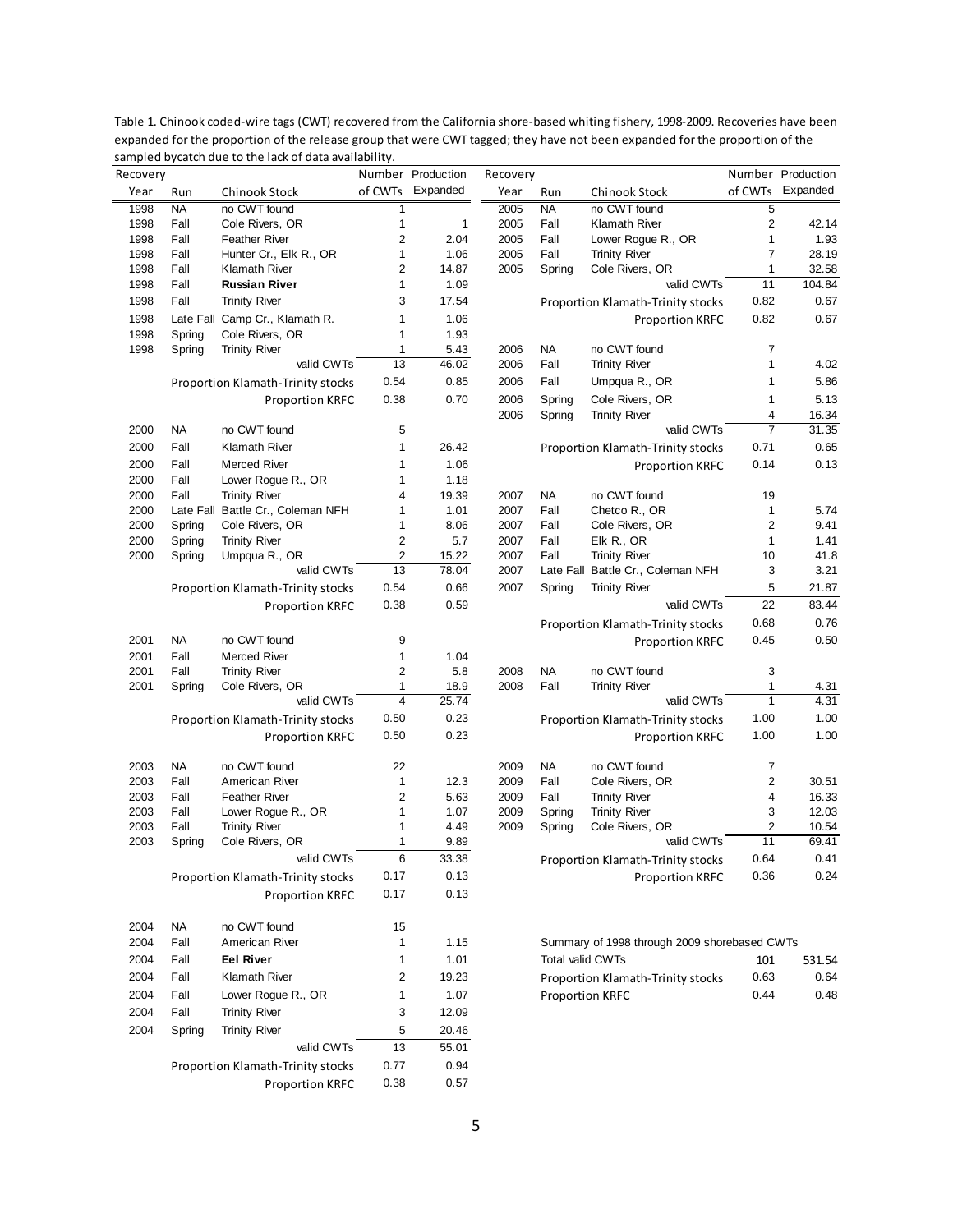| Recovery Location |                 |     | or the release group that were ever tagged, they have not been expanded for the |                         | Number Production |      | Recovery Location |     | proportion or the sampled by caten due to the lack or data availability |                | Number Production |
|-------------------|-----------------|-----|---------------------------------------------------------------------------------|-------------------------|-------------------|------|-------------------|-----|-------------------------------------------------------------------------|----------------|-------------------|
| Year              | Caught          | Run | Chinook Stock                                                                   |                         | of CWTs Expanded  | Year | Caught            | Run | Chinook Stock                                                           |                | of CWTs Expanded  |
| 1988              | 40N 124W Spring |     | Cole Rivers, OR                                                                 | $\overline{2}$          | 7.23              | 1990 | 39N 123W Fall     |     | American River                                                          | $1\,$          | 7.36              |
| 1988              | 40N 124W Spring |     | <b>Feather River</b>                                                            | $\mathbf{1}$            | 1.04              | 1990 |                   |     | 39N 123W Late Fall Mill Cr., Trinity R.                                 | $\mathbf{1}$   | 1.18              |
| 1988              | 40N 124W Spring |     | Rogue River                                                                     | $\mathbf{1}$            | 2.49              | 1990 | 40N 124W Spring   |     | Coquille R., OR                                                         | $\mathbf{1}$   | 1.6               |
| 1988              | 40N 124W Fall   |     | Klamath River                                                                   | 3                       | 27.03             | 1990 | 40N 124W Spring   |     | <b>Trinity River</b>                                                    | $\mathbf{1}$   | 13.76             |
| 1988              | 40N 124W Fall   |     | Redwood Cr., Eel R.                                                             | $\mathbf{1}$            | 1.04              | 1990 | 40N 124W Fall     |     | Chetco R., OR                                                           | $\overline{2}$ | 2.62              |
| 1988              | 40N 124W Fall   |     | <b>Trinity River</b>                                                            | $\mathbf{1}$            | 10.48             | 1990 | 40N 124W Fall     |     | Cole Rivers, OR                                                         | $\mathbf{1}$   | $\mathbf{1}$      |
| 1988              | 41N 124W Spring |     | Anadromous                                                                      | $\mathbf 1$             | 1.17              | 1990 | 40N 124W Fall     |     | <b>Eel River</b>                                                        | $1\,$          | 1.02              |
| 1988              | 41N 124W Spring |     | Cole Rivers, OR                                                                 | 9                       | 115.09            | 1990 | 40N 124W Fall     |     | Klamath River                                                           | $1\,$          | 2.33              |
| 1988              | 41N 124W Spring |     | Ore Pacific Salmon                                                              | $\mathbf{1}$            | 1                 | 1990 | 40N 124W Fall     |     | <b>Trinity River</b>                                                    | 3              | 12.95             |
| 1988              | 41N 124W Spring |     | <b>Trinity River</b>                                                            | 5                       | 36.43             | 1990 | 41N 124W Fall     |     | Chetco R., OR                                                           | $1\,$          | 1.19              |
| 1988              | 41N 124W Spring |     | Umpqua R., OR                                                                   | $\mathbf{1}$            | 1.3               | 1990 | 41N 124W Fall     |     | Cole Rivers, OR                                                         | $\mathbf{1}$   | 2.14              |
| 1988              | 41N 124W Fall   |     | Chetco R., OR                                                                   | 4                       | 21.88             |      |                   |     | valid CWTs                                                              | 14             | 47.15             |
| 1988              | 41N 124W Fall   |     | Cole Rivers, OR                                                                 | $\overline{2}$          | 2.05              |      |                   |     | Proportion Klamath-Trinity stocks                                       | 0.43           | 0.64              |
| 1988              | 41N 124W Fall   |     | Elk R., OR                                                                      | $\overline{2}$          | 3.4               |      |                   |     | Proportion KRFC                                                         | 0.36           | 0.35              |
| 1988              | 41N 124W Fall   |     | Klamath River                                                                   | 1                       | 1.23              |      |                   |     |                                                                         |                |                   |
| 1988              | 41N 124W Fall   |     | <b>Trinity River</b>                                                            | 8                       | 73.76             | 1991 | 40N 124W Spring   |     | Cole Rivers, OR                                                         | $\overline{2}$ | 32.12             |
|                   |                 |     | valid CWTs                                                                      | 43                      | 306.62            | 1991 | 40N 124W Spring   |     | Rogue River                                                             | $1\,$          | 1.01              |
|                   |                 |     | Proportion Klamath-Trinity stocks                                               | 0.42                    | 0.49              | 1991 | 40N 124W Spring   |     | Umpqua R., OR                                                           | $\mathbf{1}$   | 5.9               |
|                   |                 |     | Proportion KRFC                                                                 | 0.28                    | 0.33              | 1991 | 40N 124W Fall     |     | American River                                                          | $\mathbf{1}$   | 5.42              |
|                   |                 |     |                                                                                 |                         |                   | 1991 | 40N 124W Fall     |     | Bogus Cr., Klamath R.                                                   | $\mathbf{1}$   | 1.07              |
| 1989              | 40N 124W Spring |     | Cole Rivers, OR                                                                 | $1\,$                   | 3.73              | 1991 | 40N 124W Fall     |     | Chetco R., OR                                                           | 2              | 2.38              |
| 1989              | 40N 124W Spring |     | <b>Trinity River</b>                                                            | $\overline{2}$          | 9.62              | 1991 | 40N 124W Fall     |     | Cole Rivers, OR                                                         | $\overline{2}$ | 4.83              |
| 1989              | 40N 124W Fall   |     | Cole Rivers, OR                                                                 | $\mathbf{1}$            | $\mathbf{1}$      | 1991 | 40N 124W Fall     |     | Klamath River                                                           | 3              | 46.89             |
| 1989              | 40N 124W Fall   |     | <b>Eel River</b>                                                                | $\mathbf{1}$            | 1.02              | 1991 | 40N 124W Fall     |     | Pistol R., OR                                                           | $\mathbf{1}$   | 1.32              |
| 1989              | 40N 124W Fall   |     | <b>Feather River</b>                                                            | 3                       | 3.07              | 1991 | 40N 124W Fall     |     | <b>Trinity River</b>                                                    | $\mathbf{1}$   | 10.93             |
| 1989              | 40N 124W Fall   |     | Horse Linto Creek                                                               | $\mathbf{1}$            | 1.25              | 1991 | 41N 124W Spring   |     | Cole Rivers, OR                                                         | $\mathbf{1}$   | 4.25              |
| 1989              | 40N 124W Fall   |     | Klamath River                                                                   | 3                       | 3.83              | 1991 | 41N 124W Fall     |     | Chetco R., OR                                                           | $\mathbf{1}$   | 1.19              |
| 1989              | 40N 124W Fall   |     | <b>Trinity River</b>                                                            | $\overline{2}$          | 18.8              | 1991 | 41N 124W Fall     |     | Cole Rivers, OR                                                         | $1\,$          | 3.83              |
| 1989              |                 |     | 40N 124W Late Fall Mill Cr., Trinity R.                                         | $\mathbf{1}$            | 1.18              | 1991 | 41N 124W Fall     |     | Klamath River                                                           | 3              | 12.94             |
| 1989              | 41N 124W Spring |     | Cole Rivers, OR                                                                 | 5                       | 18.51             | 1991 | 41N 124W Fall     |     | Trask R., OR                                                            | $\mathbf{1}$   | 5.93              |
| 1989              | 41N 124W Spring |     | <b>Feather River</b>                                                            | $\mathbf{1}$            | 1.04              | 1991 | 41N 124W Fall     |     | <b>Trinity River</b>                                                    | $\mathbf{1}$   | 1.06              |
| 1989              | 41N 124W Spring |     | Ore Pacific Salmon                                                              | $\mathbf{1}$            | $\mathbf{1}$      |      |                   |     | valid CWTs                                                              | 23             | 141.07            |
| 1989              | 41N 124W Spring |     | <b>Trinity River</b>                                                            | 3                       | 14.43             |      |                   |     | Proportion Klamath-Trinity stocks                                       | 0.39           | 0.52              |
| 1989              | 41N 124W Fall   |     | Chetco R., OR                                                                   | 5                       | 7.3               |      |                   |     | Proportion KRFC                                                         | 0.39           | 0.52              |
| 1989              | 41N 124W Fall   |     | Cole Rivers, OR                                                                 | $\overline{2}$          | 3.03              |      |                   |     |                                                                         |                |                   |
| 1989              | 41N 124W Fall   |     | Battle Cr., Coleman NFH                                                         | $\mathbf{1}$            | 21.75             |      |                   |     | Summary of 1988 through 1991 at-sea CWTs                                |                |                   |
| 1989              | 41N 124W Fall   |     | <b>Eel River</b>                                                                | $\overline{\mathbf{c}}$ | 2.04              |      | Total valid CWTs  |     |                                                                         | 126            | 675.49            |
| 1989              | 41N 124W Fall   |     | Klamath River                                                                   | 5                       | 13.77             |      |                   |     | Proportion Klamath-Trinity stocks                                       | 0.44           | 0.55              |
| 1989              | 41N 124W Fall   |     | <b>Trinity River</b>                                                            | 6                       | 54.28             |      | Proportion KRFC   |     |                                                                         | 0.36           | 0.44              |
|                   |                 |     | valid CWTs                                                                      | 46                      | 180.65            |      |                   |     |                                                                         |                |                   |
|                   |                 |     | Proportion Klamath-Trinity stocks                                               | 0.50                    | 0.65              |      |                   |     |                                                                         |                |                   |
|                   |                 |     | <b>Proportion KRFC</b>                                                          | 0.39                    | 0.52              |      |                   |     |                                                                         |                |                   |

Table 2. Chinook coded‐wire tags (CWT) recovered from the California at‐sea whiting fishery, 1988‐1991. Recoveries have been expanded for the proportion of the release group that were CWT tagged; they have not been expanded for the proportion of the sampled bycatch due to the lack of data availability.